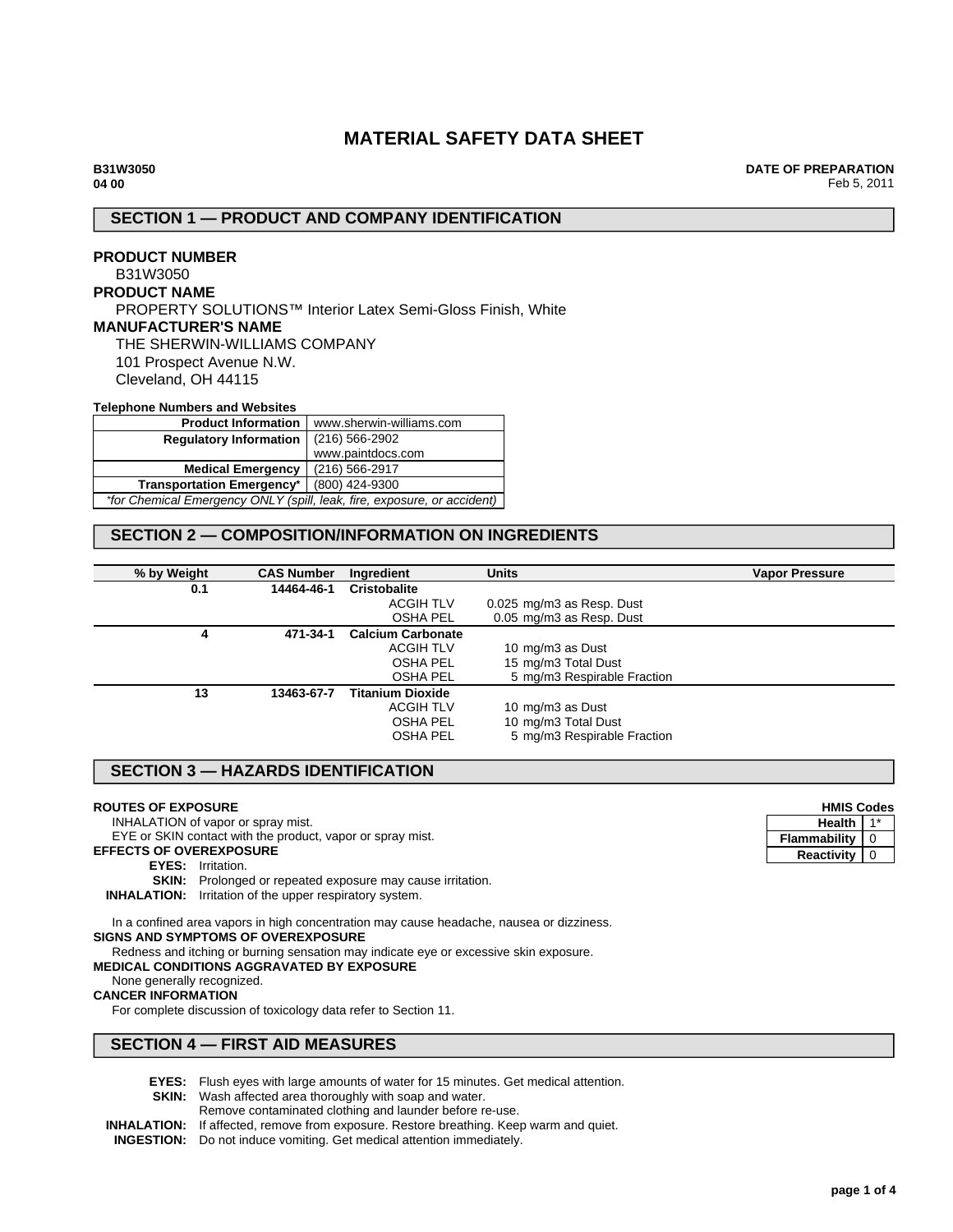# **SECTION 5 — FIRE FIGHTING MEASURES**

#### **FLASH POINT**

#### **LEL** N.A.

#### **FLAMMABILITY CLASSIFICATION** Not Applicable

Not Applicable **EXTINGUISHING MEDIA**

Carbon Dioxide, Dry Chemical, Alcohol Foam

#### **UNUSUAL FIRE AND EXPLOSION HAZARDS**

Closed containers may explode (due to the build-up of pressure) when exposed to extreme heat.

**UEL** N.A.

During emergency conditions overexposure to decomposition products may cause a health hazard. Symptoms may not be immediately apparent. Obtain medical attention.

#### **SPECIAL FIRE FIGHTING PROCEDURES**

Full protective equipment including self-contained breathing apparatus should be used.

Water spray may be ineffective. If water is used, fog nozzles are preferable. Water may be used to cool closed containers to prevent pressure build-up and possible autoignition or explosion when exposed to extreme heat.

# **SECTION 6 — ACCIDENTAL RELEASE MEASURES**

#### **STEPS TO BE TAKEN IN CASE MATERIAL IS RELEASED OR SPILLED**

Remove all sources of ignition. Ventilate the area. Remove with inert absorbent.

# **SECTION 7 — HANDLING AND STORAGE**

#### **STORAGE CATEGORY**

#### Not Applicable

#### **PRECAUTIONS TO BE TAKEN IN HANDLING AND STORAGE**

Keep container closed when not in use. Transfer only to approved containers with complete and appropriate labeling. Do not take internally. Keep out of the reach of children.

# **SECTION 8 — EXPOSURE CONTROLS/PERSONAL PROTECTION**

### **PRECAUTIONS TO BE TAKEN IN USE**

Use only with adequate ventilation.

Avoid contact with skin and eyes. Avoid breathing vapor and spray mist.

Wash hands after using.

- This coating may contain materials classified as nuisance particulates (listed "as Dust" in Section 2) which may be present at hazardous levels only during sanding or abrading of the dried film. If no specific dusts are listed in Section 2, the applicable limits for nuisance dusts are ACGIH TLV 10 mg/m3 (total dust), 3 mg/m3 (respirable fraction), OSHA PEL 15 mg/m3 (total dust), 5 mg/m3 (respirable fraction).
- Removal of old paint by sanding, scraping or other means may generate dust or fumes that contain lead. Exposure to lead dust or fumes may cause brain damage or other adverse health effects, especially in children or pregnant women. Controlling exposure to lead or other hazardous substances requires the use of proper protective equipment, such as a properly fitted respirator (NIOSH approved) and proper containment and cleanup. For more information, call the National Lead Information Center at 1-800-424-LEAD (in US) or contact your local health authority.

### **VENTILATION**

Local exhaust preferable. General exhaust acceptable if the exposure to materials in Section 2 is maintained below applicable exposure limits. Refer to OSHA Standards 1910.94, 1910.107, 1910.108.

### **RESPIRATORY PROTECTION**

If personal exposure cannot be controlled below applicable limits by ventilation, wear a properly fitted organic vapor/particulate respirator approved by NIOSH/MSHA for protection against materials in Section 2.

When sanding or abrading the dried film, wear a dust/mist respirator approved by NIOSH/MSHA for dust which may be generated from this product, underlying paint, or the abrasive.

#### **PROTECTIVE GLOVES**

Wear gloves which are recommended by glove supplier for protection against materials in Section 2.

#### **EYE PROTECTION**

Wear safety spectacles with unperforated sideshields.

# **SECTION 9 — PHYSICAL AND CHEMICAL PROPERTIES**

| <b>PRODUCT WEIGHT</b> 9.82 lb/gal         |      | 1176 g/l     |
|-------------------------------------------|------|--------------|
| <b>SPECIFIC GRAVITY</b>                   | 1.18 |              |
| <b>BOILING POINT</b> 212 - 213 °F         |      | 100 - 100 °C |
| <b>MELTING POINT</b> Not Available        |      |              |
| <b>VOLATILE VOLUME</b>                    | 66%  |              |
| <b>EVAPORATION RATE</b> Slower than ether |      |              |
| <b>VAPOR DENSITY</b> Heavier than air     |      |              |
| <b>SOLUBILITY IN WATER</b>                | N.A  |              |
|                                           | 9.0  |              |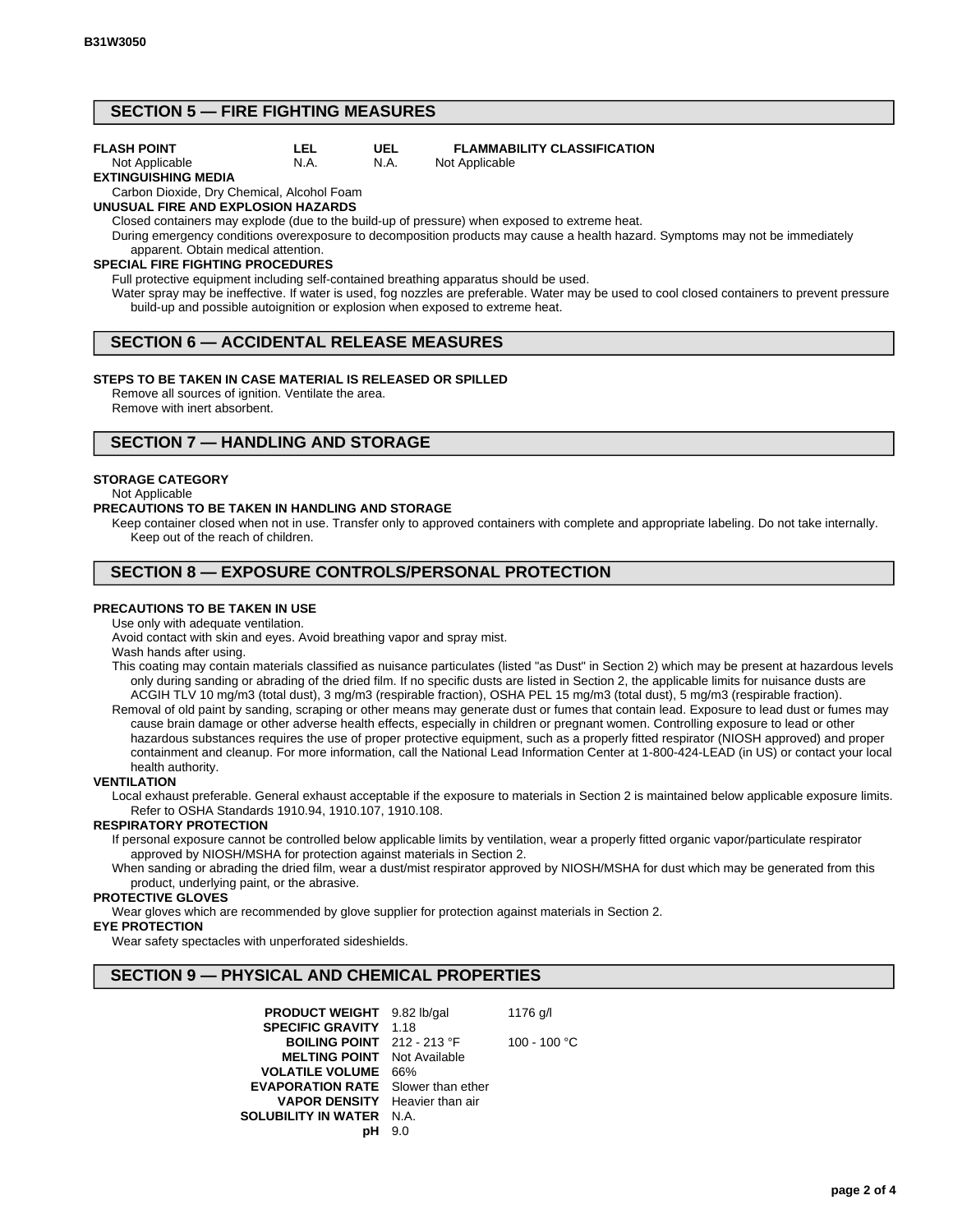# **VOLATILE ORGANIC COMPOUNDS (VOC Theoretical - As Packaged)**

0.37 lb/gal 45 g/l Less Water and Federally Exempt Solvents 0.13 lb/gal 16 g/l Emitted VOC

#### **SECTION 10 — STABILITY AND REACTIVITY**

**STABILITY — Stable**

**CONDITIONS TO AVOID** None known.

**INCOMPATIBILITY**

None known.

**HAZARDOUS DECOMPOSITION PRODUCTS**

#### By fire: Carbon Dioxide, Carbon Monoxide

**HAZARDOUS POLYMERIZATION**

Will not occur

#### **SECTION 11 — TOXICOLOGICAL INFORMATION**

#### **CHRONIC HEALTH HAZARDS**

Crystalline Silica (Quartz, Cristobalite) is listed by IARC and NTP. Long term exposure to high levels of silica dust, which can occur only when sanding or abrading the dry film, may cause lung damage (silicosis) and possibly cancer.

IARC's Monograph No. 93 reports there is sufficient evidence of carcinogenicity in experimental rats exposed to titanium dioxide but inadequate evidence for carcinogenicity in humans and has assigned a Group 2B rating. In addition, the IARC summary concludes, "No significant exposure to titanium dioxide is thought to occur during the use of products in which titanium is bound to other materials, such as paint."

**TOXICOLOGY DATA**

| <b>CAS No.</b> | <b>Ingredient Name</b>   |          |     |               |  |
|----------------|--------------------------|----------|-----|---------------|--|
| 14464-46-1     | <b>Cristobalite</b>      |          |     |               |  |
|                |                          | LC50 RAT | 4HR | Not Available |  |
|                |                          | LD50 RAT |     | Not Available |  |
| 471-34-1       | <b>Calcium Carbonate</b> |          |     |               |  |
|                |                          | LC50 RAT | 4HR | Not Available |  |
|                |                          | LD50 RAT |     | Not Available |  |
| 13463-67-7     | <b>Titanium Dioxide</b>  |          |     |               |  |
|                |                          | LC50 RAT | 4HR | Not Available |  |
|                |                          | LD50 RAT |     | Not Available |  |

#### **SECTION 12 — ECOLOGICAL INFORMATION**

#### **ECOTOXICOLOGICAL INFORMATION**

No data available.

#### **SECTION 13 — DISPOSAL CONSIDERATIONS**

#### **WASTE DISPOSAL METHOD**

Waste from this product is not hazardous as defined under the Resource Conservation and Recovery Act (RCRA) 40 CFR 261. Incinerate in approved facility. Do not incinerate closed container. Dispose of in accordance with Federal, State/Provincial, and Local regulations regarding pollution.

# **SECTION 14 — TRANSPORT INFORMATION**

Multi-modal shipping descriptions are provided for informational purposes and do not consider container sizes. The presence of a shipping description for a particular mode of transport (ocean, air, etc.), does not indicate that the product is packaged suitably for that mode of transport. All packaging must be reviewed for suitability prior to shipment, and compliance with the applicable regulations is the sole responsibility of the person offering the product for transport.

#### **US Ground (DOT)**

Not Regulated for Transportation.

**Canada (TDG)**

Not Regulated for Transportation.

#### **IMO**

Not Regulated for Transportation.

**IATA/ICAO**

Not Regulated for Transportation.